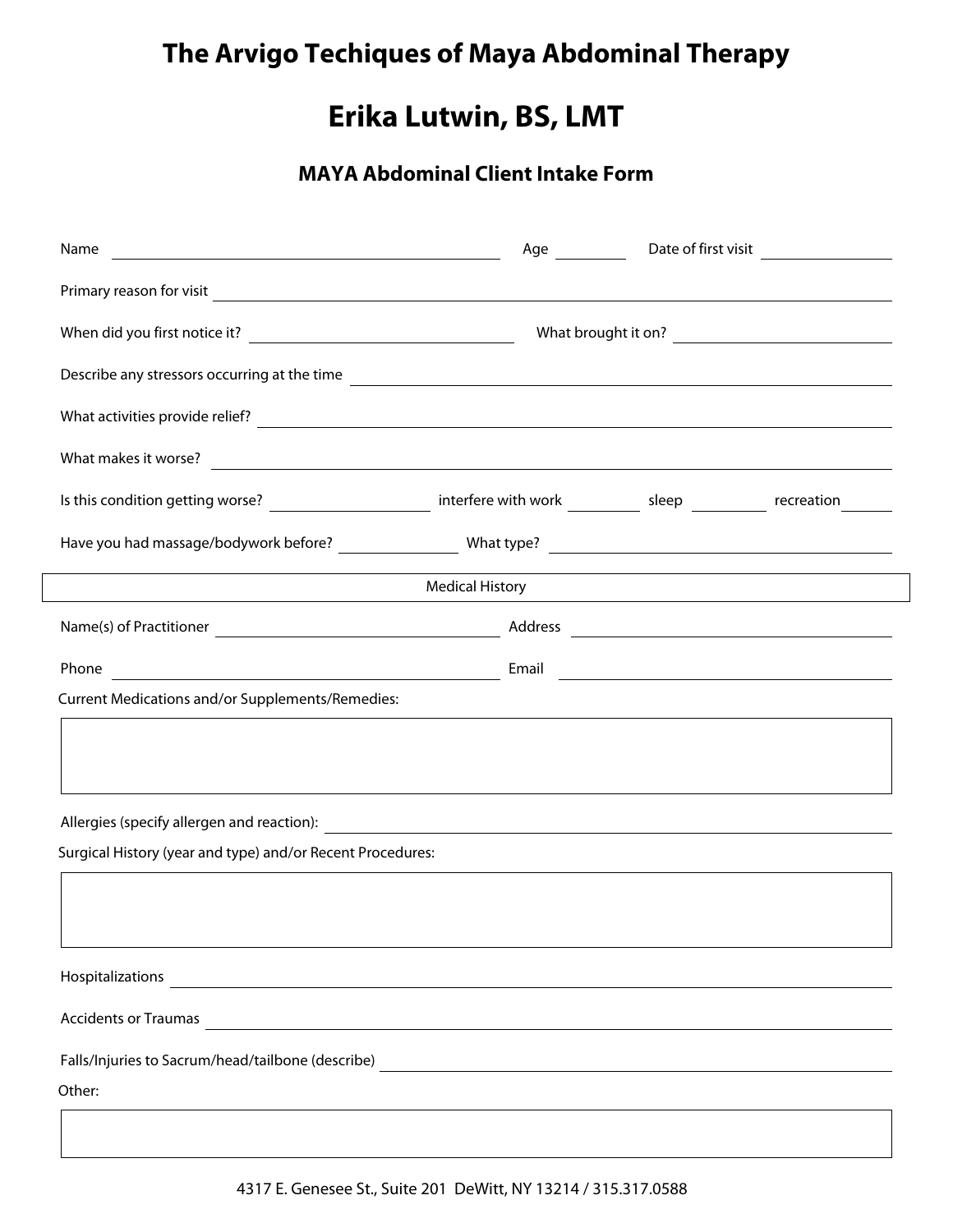|                                                                                                                                                                                                                                      | Digestion and Elimination          |                                                                                  |
|--------------------------------------------------------------------------------------------------------------------------------------------------------------------------------------------------------------------------------------|------------------------------------|----------------------------------------------------------------------------------|
| Snacks <b>contract the contract of the contract of the contract of the contract of the contract of the contract of the contract of the contract of the contract of the contract of the contract of the contract of the contract </b> |                                    |                                                                                  |
|                                                                                                                                                                                                                                      |                                    |                                                                                  |
|                                                                                                                                                                                                                                      |                                    |                                                                                  |
|                                                                                                                                                                                                                                      |                                    |                                                                                  |
| Do you experience bloating/gas/burps after eating? ____________ What foods trigger this? _____________________________                                                                                                               |                                    |                                                                                  |
|                                                                                                                                                                                                                                      |                                    |                                                                                  |
|                                                                                                                                                                                                                                      |                                    |                                                                                  |
|                                                                                                                                                                                                                                      | <b>Emotional and Spiritual</b>     |                                                                                  |
|                                                                                                                                                                                                                                      |                                    |                                                                                  |
|                                                                                                                                                                                                                                      |                                    |                                                                                  |
|                                                                                                                                                                                                                                      |                                    |                                                                                  |
|                                                                                                                                                                                                                                      |                                    |                                                                                  |
|                                                                                                                                                                                                                                      |                                    |                                                                                  |
| On a scale of 1-10 (1being the lesser, 10 the greater) Please rate yourself:                                                                                                                                                         |                                    |                                                                                  |
|                                                                                                                                                                                                                                      |                                    |                                                                                  |
|                                                                                                                                                                                                                                      |                                    |                                                                                  |
| What are hobbies/activities that provide you with a sense of pleasure and accomplishment:                                                                                                                                            |                                    |                                                                                  |
|                                                                                                                                                                                                                                      |                                    | ,我们也不会有什么。""我们的人,我们也不会有什么?""我们的人,我们也不会有什么?""我们的人,我们也不会有什么?""我们的人,我们也不会有什么?""我们的人 |
| Describe your exercise routine (type, frequency) <b>Description of the control of the control of the control of the control of the control of the control of the control of the control of the control of the control of the con</b> |                                    |                                                                                  |
|                                                                                                                                                                                                                                      |                                    |                                                                                  |
| One year <b>example and the contract of the contract of the contract of the contract of the contract of the contract of the contract of the contract of the contract of the contract of the contract of the contract of the cont</b> |                                    |                                                                                  |
|                                                                                                                                                                                                                                      | Female Reproductive Health History |                                                                                  |
|                                                                                                                                                                                                                                      |                                    |                                                                                  |
|                                                                                                                                                                                                                                      |                                    |                                                                                  |
| How many Pregnancy(s) have you had? Number of Births) Number of Births 2011 11 2016 8                                                                                                                                                |                                    |                                                                                  |
|                                                                                                                                                                                                                                      |                                    |                                                                                  |
|                                                                                                                                                                                                                                      |                                    |                                                                                  |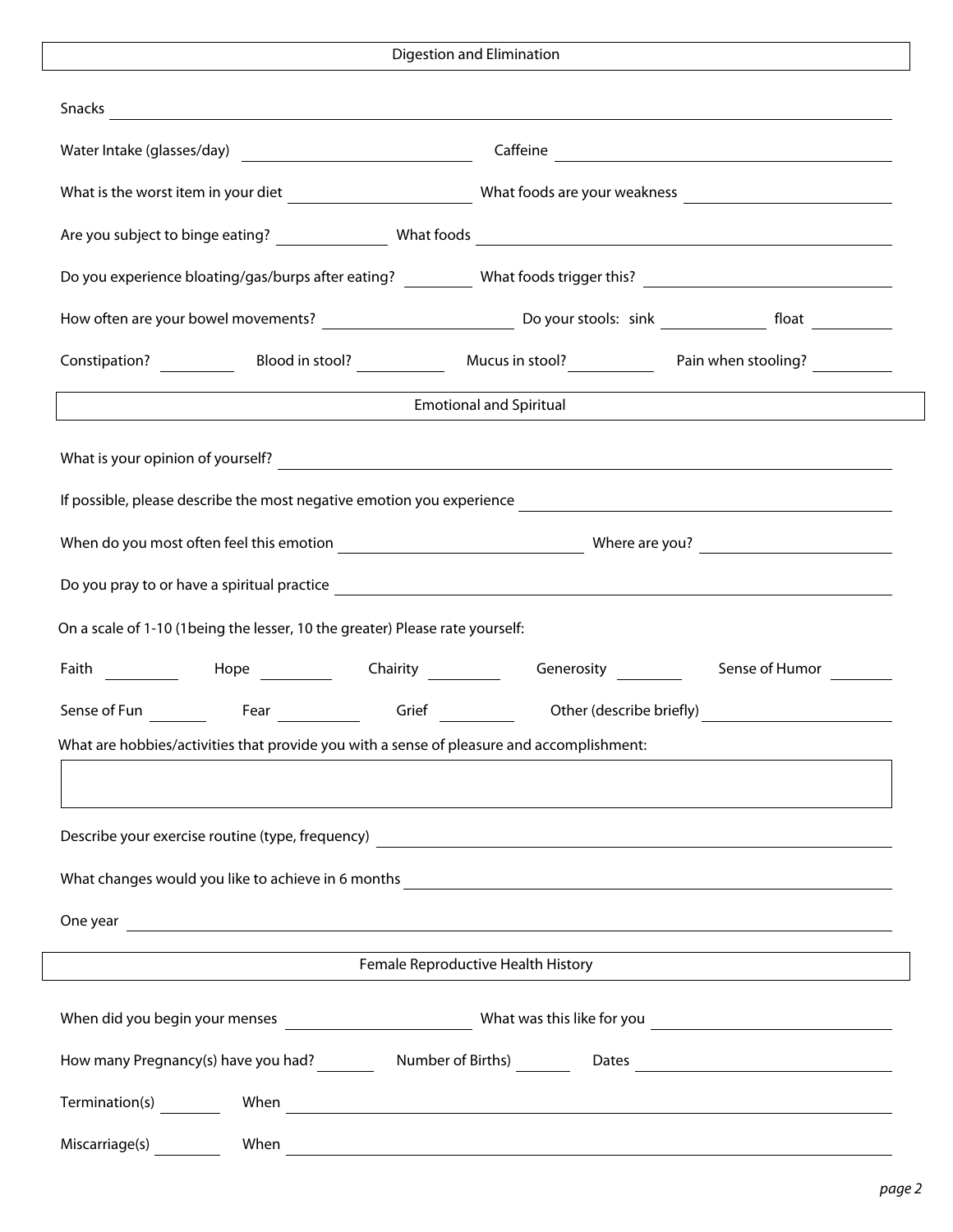| Female Reproductive Health History (continued) |  |  |  |  |  |
|------------------------------------------------|--|--|--|--|--|
|------------------------------------------------|--|--|--|--|--|

| Complications <u>and the complications</u> and the complications of the complications of the complications of the complications of the complications of the complication of the complication of the complication of the complicatio |                                                                                                                      |     |                                                                                                                                                                                                                                      |  |
|-------------------------------------------------------------------------------------------------------------------------------------------------------------------------------------------------------------------------------------|----------------------------------------------------------------------------------------------------------------------|-----|--------------------------------------------------------------------------------------------------------------------------------------------------------------------------------------------------------------------------------------|--|
| What was your experience of:                                                                                                                                                                                                        |                                                                                                                      |     |                                                                                                                                                                                                                                      |  |
| Pregnancy                                                                                                                                                                                                                           |                                                                                                                      |     | <u>some started and the started and the started and the started and the started and the started and the started and the started and the started and the started and the started and the started and the started and the started </u> |  |
| Labor                                                                                                                                                                                                                               |                                                                                                                      |     |                                                                                                                                                                                                                                      |  |
| Birthing                                                                                                                                                                                                                            |                                                                                                                      |     | <u> 1989 - Johann Stoff, deutscher Stoffen und der Stoffen und der Stoffen und der Stoffen und der Stoffen und der</u>                                                                                                               |  |
| Post Partum                                                                                                                                                                                                                         |                                                                                                                      |     |                                                                                                                                                                                                                                      |  |
| Medications your mother took when she was pregnant with you (if any)<br><u> and is not any contract and the manus and the subsetional set of the subsetional set of the subsetional set o</u>                                       |                                                                                                                      |     |                                                                                                                                                                                                                                      |  |
|                                                                                                                                                                                                                                     |                                                                                                                      |     |                                                                                                                                                                                                                                      |  |
| Method of Contraception: $\Box$ pills $\Box$ patch $\Box$ diaphram $\Box$ injection $\Box$ condoms $\Box$ IUD $\Box$ abstinence $\Box$ rhythm method                                                                                |                                                                                                                      |     |                                                                                                                                                                                                                                      |  |
|                                                                                                                                                                                                                                     |                                                                                                                      |     |                                                                                                                                                                                                                                      |  |
|                                                                                                                                                                                                                                     |                                                                                                                      |     |                                                                                                                                                                                                                                      |  |
|                                                                                                                                                                                                                                     |                                                                                                                      |     |                                                                                                                                                                                                                                      |  |
|                                                                                                                                                                                                                                     |                                                                                                                      |     |                                                                                                                                                                                                                                      |  |
|                                                                                                                                                                                                                                     |                                                                                                                      |     |                                                                                                                                                                                                                                      |  |
|                                                                                                                                                                                                                                     |                                                                                                                      |     |                                                                                                                                                                                                                                      |  |
| <b>Gynecological Provider</b>                                                                                                                                                                                                       |                                                                                                                      |     | Phone                                                                                                                                                                                                                                |  |
| Provider's address                                                                                                                                                                                                                  | <u> 1980 - Jan James James Barbara, político establecente de la propia de la propia de la propia de la propia de</u> |     |                                                                                                                                                                                                                                      |  |
| Rate your interest in Sex:<br>$\vert$ High                                                                                                                                                                                          | Moderate                                                                                                             | Low | None                                                                                                                                                                                                                                 |  |
|                                                                                                                                                                                                                                     |                                                                                                                      |     |                                                                                                                                                                                                                                      |  |
| Have you experienced a history of: rape ________ trauma _______ incest ______ If so, when ____________________                                                                                                                      |                                                                                                                      |     |                                                                                                                                                                                                                                      |  |
|                                                                                                                                                                                                                                     |                                                                                                                      |     |                                                                                                                                                                                                                                      |  |
|                                                                                                                                                                                                                                     |                                                                                                                      |     |                                                                                                                                                                                                                                      |  |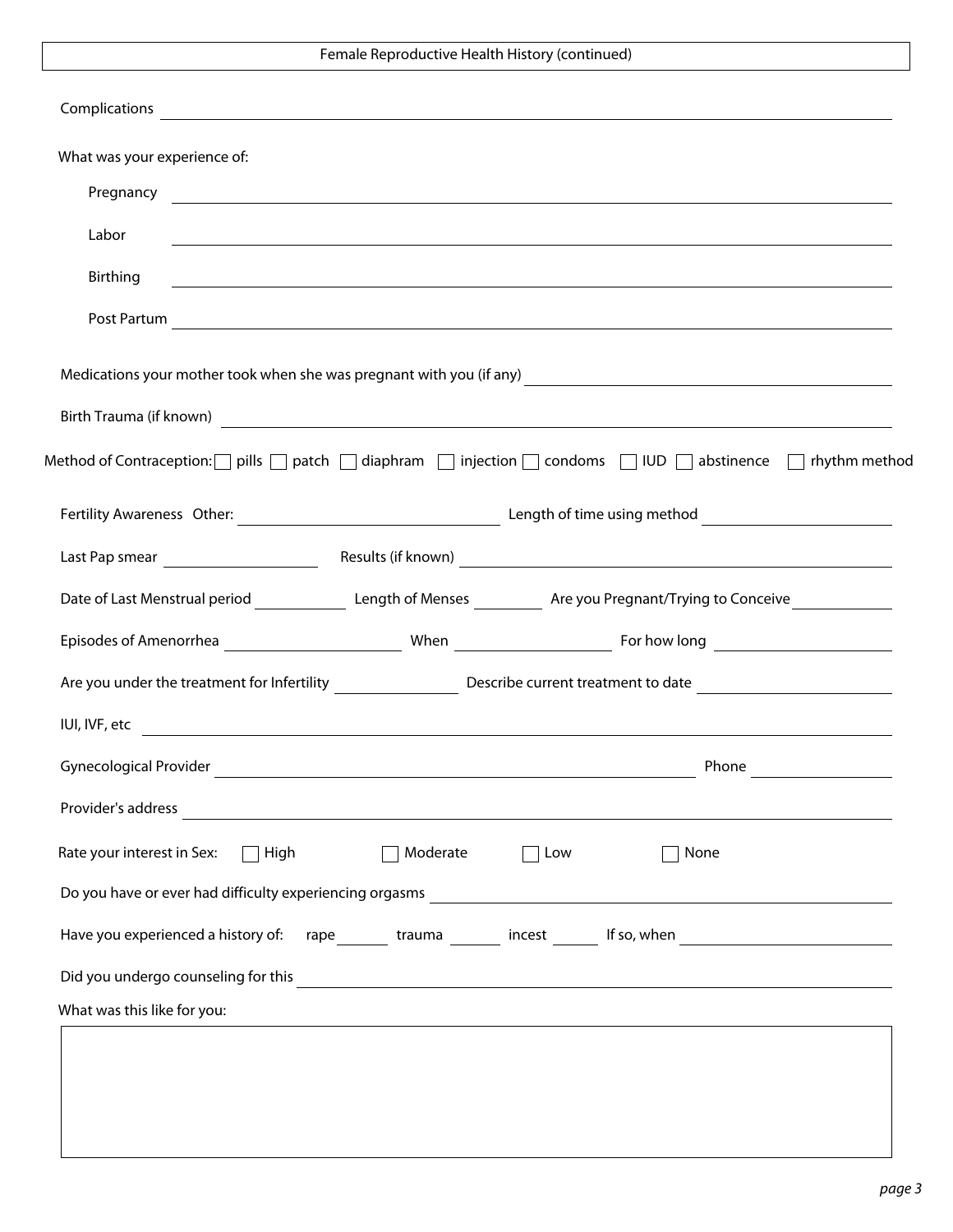Please check as appropriate:

I

| Painful periods                                                                                                                 | Irregular cycles (early or late)         |
|---------------------------------------------------------------------------------------------------------------------------------|------------------------------------------|
| Dark, thick blood at beginning of cycle                                                                                         | Dark thick blood at the end of cycle     |
| Headache or migraine with period                                                                                                | Dizziness with period                    |
| Bloating/Water retention with period                                                                                            | Heaviness in pelvis with period          |
| PMS/Depression with or before period                                                                                            | Excessive bleeding (> one pad/hour)      |
| Failure to ovulate                                                                                                              | Painful ovulation                        |
| Varicose veins                                                                                                                  | Tired weak legs                          |
| Numb legs and feet when standing                                                                                                | Sore heels when walking                  |
| Low back ache                                                                                                                   | Painful intercourse                      |
| Constipation                                                                                                                    | Endometriosis                            |
| Endometritis/Uterine infections                                                                                                 | <b>Uterine Polyps</b>                    |
| Fibroids                                                                                                                        | Vaginal discharge/vaginitis              |
| Bladder infections/incontinence                                                                                                 | Chronic miscarriage                      |
| Weak newborn infants                                                                                                            | Premature deliveries                     |
| Incompetent cervix                                                                                                              | Spotting with pregnancy                  |
| Pelvic inflammation                                                                                                             | Sexually transmitted disease             |
| Dry vagina                                                                                                                      | Difficult menopause                      |
| Cancer, especially of reproductive area                                                                                         | Cysts, especially breast/ovarian         |
| Other                                                                                                                           |                                          |
| Maternal Family History of (please check) $\Box$ Infertility<br>Fibroids<br><b>Menstrual Problems</b><br>Cancer (type)<br>Other | Endometriosis<br><b>PMS</b><br>Menopause |
| Menopause                                                                                                                       |                                          |
|                                                                                                                                 |                                          |
|                                                                                                                                 |                                          |
|                                                                                                                                 |                                          |
|                                                                                                                                 |                                          |
| Name and dose<br><u> 1989 - Andrea Stadt Britain, amerikansk politik (* 1958)</u>                                               |                                          |
|                                                                                                                                 |                                          |
|                                                                                                                                 |                                          |
| Check the following symptoms that apply to you:                                                                                 |                                          |
| Hot flashes   Insomnia   Fatigue   Memory loss   Mood swings   Vaginal discharge   Dry vagina                                   |                                          |
| Depression   Anxiety   Irritability   Spotting   Flooding   Irregular menses   Painful intercourse                              |                                          |
| Increase libido   Decrease libido   Disturbed sleep pattern                                                                     |                                          |
| Additional comments:                                                                                                            |                                          |